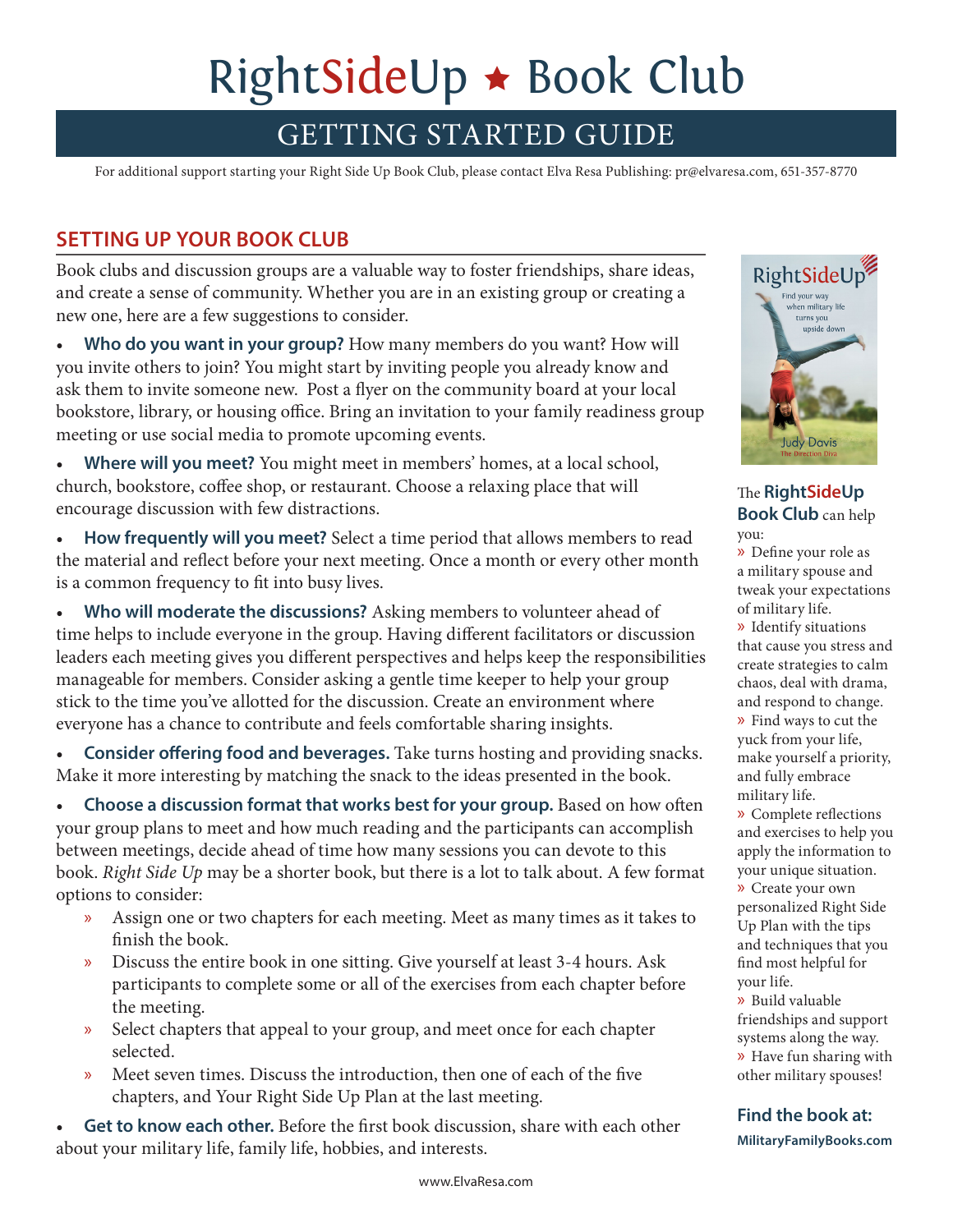# RightSideUp \* Book Club

# RIGHT SIDE UP DISCUSSION GUIDE

Based on the book *Right Side Up: Find Your Way When Military Life Turns You Upside Down* by Judy Davis

#### **OVERVIEW**

This discussion guide is for the book *Right Side Up: Find Your Way When Military Life Turns You Upside Down* by Judy Davis, published by Elva Resa. These questions are just a guide; we encourage you to explore others based on your group's interests.

Use the helpful tips from *Right Side Up* to improve your life right now. By talking about each chapter and sharing your personal experiences, you'll benefit even more from the book's key messages and exercises.

### **DISCUSSION QUESTIONS**

## Introduction

1. Everyone in the military has the experience of being the new kid on the block. Share a funny story from your newbie days.

2. Throughout the book, Judy gives a glimpse of her own life. She talks about waiting in line at the local Starbucks and how great it felt to be around people who understood her life. When is a time in your military experience that you have had that type of camaraderie? If you haven't experienced it yet, why do you think it would be helpful? What steps can you take to make that a bigger part of your life?

## Chapter 1: Establish a Firm Footing

1. Judy describes functioning as a military spouse as "feeling about as grounded and insecure as a teenager in the midst of puberty" (p. 14). Would you consider this an accurate description? Why or why not? How has your experience as a military spouse made you feel similar? What experience does Judy share that portrays this feeling she expressed?

2. "It wasn't until I wrote it out that I grasped the fact I had accepted the role of a lifetime…" (p. 16). Write your own military spouse creed. Create it together as a group or individually.

3. In one of the exercises in this chapter, you had the opportunity to describe your opinion of your role and ask your spouse his or her opinion. What surprised you about the differences and similarities in the two opinions?

4. Judy described how important it was to have a group of battle buddies in her life. Why did she feel this way? What do you think about battle buddies and other personal support systems?



ISBN 978-1-934617-32-8 144 pages, \$12.95

"The type of support battle buddies provide has saved my sanity more than any other resource and has become my go-to strategy when life gets crazy." —Chapter 1, p. 29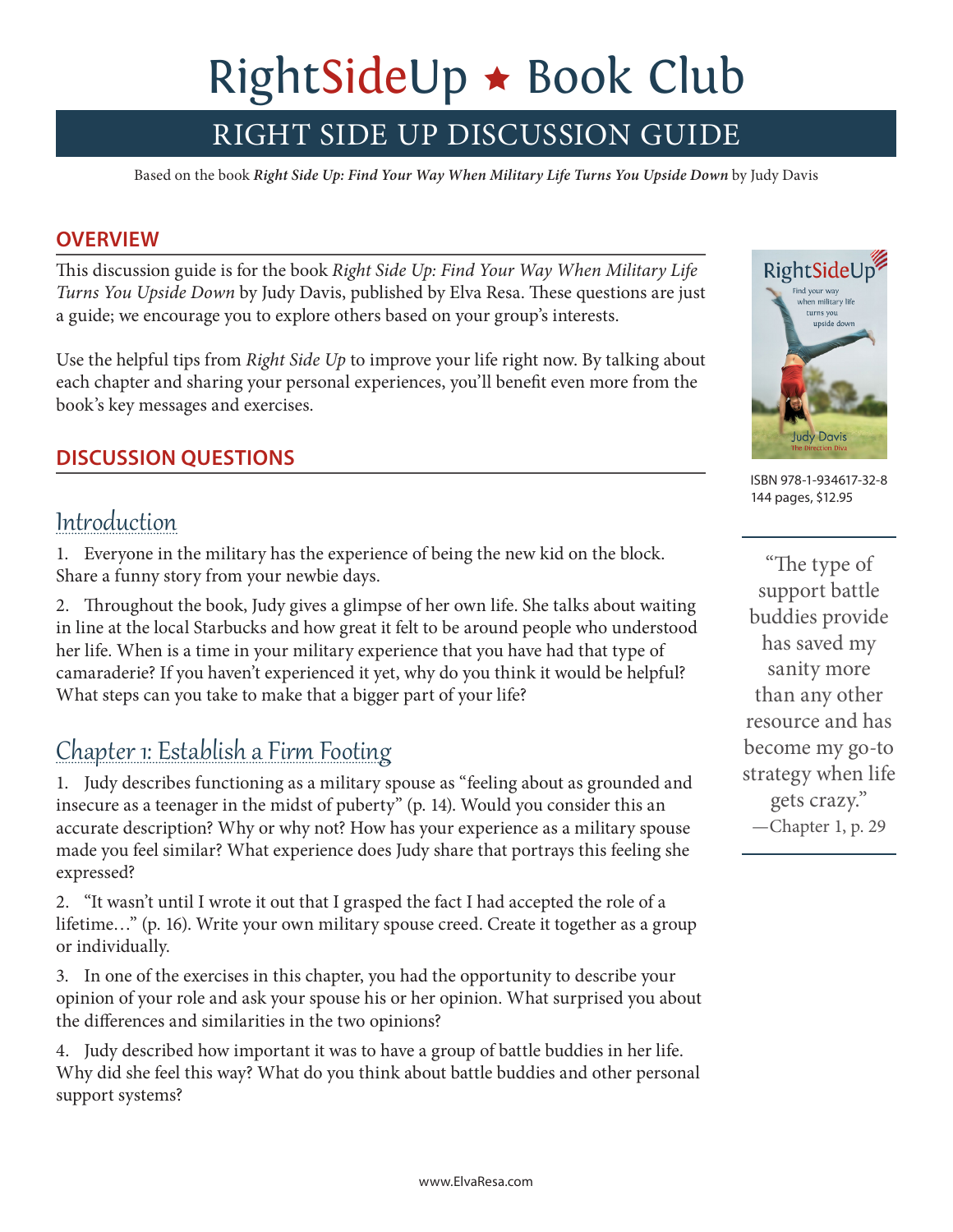## Chapter 2: Calm the Chaos

1. We all let stress get to us in one way or another. Judy talks about watching our dogs and learning from them. Share your go-to stress reliever (that you've learned from a dog or a person). Why do you find it helpful?

2. Drama, drama, drama. We all try to avoid it, but it's not always possible. At Judy's first installation, she had the experience of getting in with the wrong crowd—a bunch of drama spouses. Have you had a similar experience? How did it affect your attitude toward military life? How will you handle things differently to ensure you don't fall into the same patterns?

3. Short fuses are only necessary if you want to light up the sky with fireworks. In one of the glimpses provided in this chapter, you see Judy react to the situation instead of communicate. Describe a time when you reacted first and thought last. What have you done to manage your reactions to the unexpected things that you have no control over?

4. Judy shared an experience where she saw someone reaching out for help only to be shot down by the "one-uppers." How often have you personally experienced this feeling that your problem isn't significant enough? What did you do in that situation?

## Chapter 3: Flush the Stress

1. Many of us think that we are invincible and can do everything. Judy was not immune to this thinking. You've seen through her experiences that stress has broken that invincibility and caused some serious health issues both for her and her son. What are some of the ways your family effectively deals with stress? What are some tips and techniques your family uses to keep your life feeling in balance?

2. Listening helps you become aware of the situations that need your attention. Practice your listening skills by playing a game of telephone with your group. Have the group leader start by telling one strategy for being a better listener to the person next to her. That person then tells another, and so on, until the last person repeats the strategy back to the leader. How close is the last version to the first?

3. Cutting the yuck from your life is a big part of Judy's recommendations for flushing stress. What was the first thought that popped into your mind when you read that section? Share your favorite way to unwind and escape. What do you think will be the hardest yuck to cut from your life?

4. Share a few ideas that help you keep up the physical activity and spiritual enrichment you need to feel your best.



"I came to realize that my reactions, not the actual situations themselves, were responsible for causing my life to spiral out of control in the first place." —Chapter 2, p. 49

"Through the art of listening, I began to make myself a priority once again." —Chapter 3, p. 71